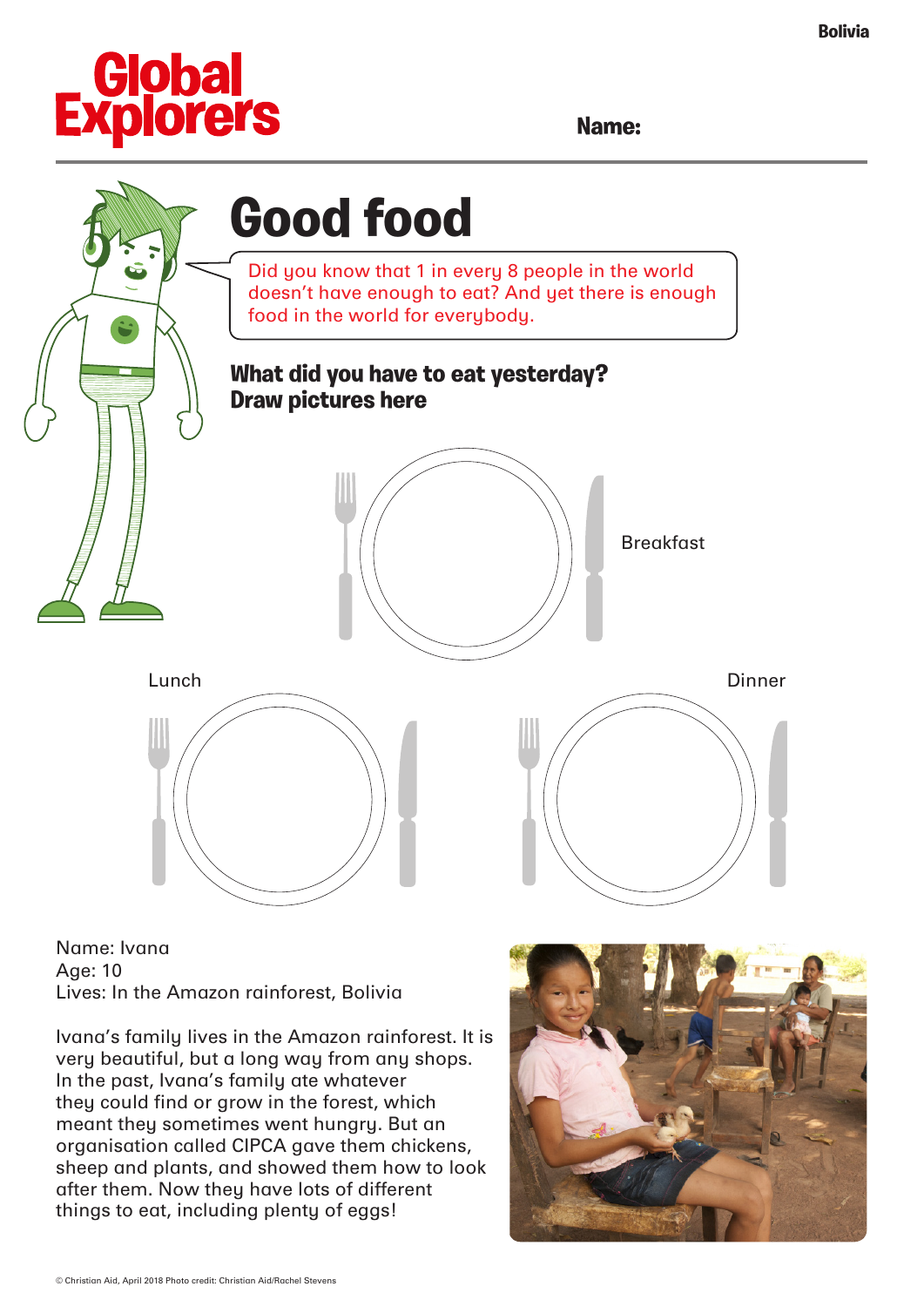To be healthy, we need to eat different types of food. The picture below shows you the kinds of foods that we need to be sure we have the various vitamins and minerals that our bodies need.

Why do you think each of these different types of food are important for the human body?



The pyramid puts the food into different groups. To have a balanced diet we should try to eat food from each group, but have more of the things from the bottom of the pyramid and less of the items from the top.

In the pyramid, colour in any of the food groups you had to eat yesterday. So, if you had peas you can colour in the carrots – to show that you had vegetables.

Read Ivana's story and use a different colour to shade in the different types of food she mentions.

What foods should you try and eat less of?

What foods should you try and eat more of?

How are the new foods that Ivana is eating helping to improve her diet and her health?